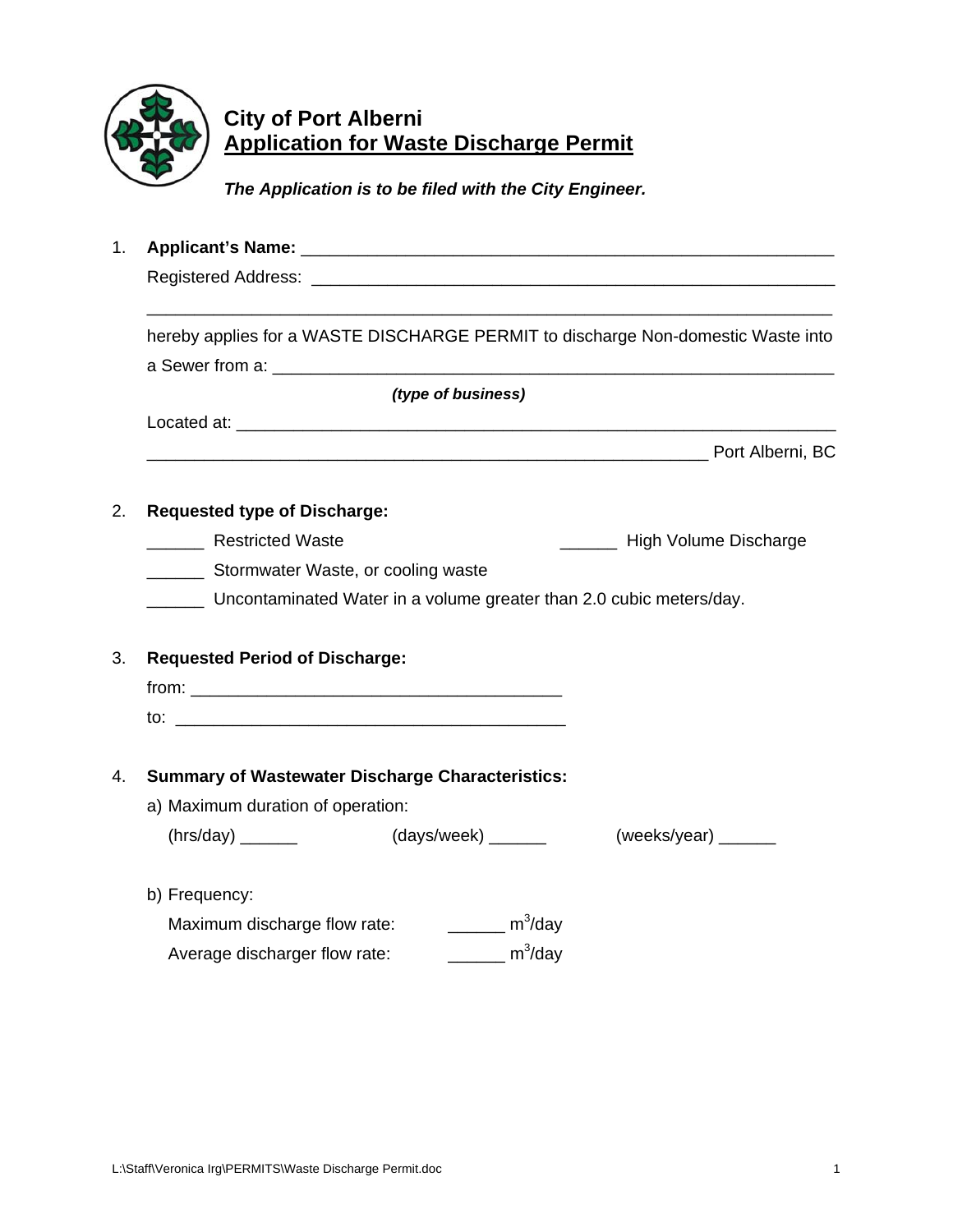## 5. **Indicate with an "X" if any of the following wastes are discharged:**

| <b>Air Contaminant Waste</b>  | <b>Biomedical Waste</b>   |  | <b>Cess Pool Waste</b>   |  |
|-------------------------------|---------------------------|--|--------------------------|--|
| Corrosive Waste               | Flammable/Explosive Waste |  | <b>Obstructive Waste</b> |  |
| <b>High Temperature Waste</b> | <b>Pesticide Waste</b>    |  | <b>Special Waste</b>     |  |
| <b>Other Waste</b>            | Description:              |  |                          |  |

## 6. **For Restricted Waste, complete the following tables.**

a) For Food Waste, pH Waste, Radioactive Waste, and Seawater Discharge Waste:

| <b>TYPE</b>              | <b>NO</b> | <b>YES</b> | <b>IF YES</b>                                                              |
|--------------------------|-----------|------------|----------------------------------------------------------------------------|
|                          |           |            | Provide dimensions:                                                        |
| <b>Food Waste</b>        |           |            | (particles larger than .5cm in any dimension)                              |
|                          |           |            | Provide pH max: ______ min: _____                                          |
| pH Waste                 |           |            | (pH lower than 5.5, or higher than 11.0)                                   |
|                          |           |            | Radioactivity Level: __________                                            |
| <b>Radioactive Waste</b> |           |            | (in excess of levels established by Atomic Energy Control Board of Canada) |
|                          |           |            |                                                                            |
| Seawater Discharge       |           |            | (in excess of 10,000 gallons per day)                                      |

 b) For Specified Waste in the table provided below, please mark "X" the appropriate box for each Contaminant to indicate whether the Contaminant is "known to be absent", suspected to be absent, known to be present, or suspected to be present, the waste water discharge. If a Contaminant is known to be present or suspected to be present, estimate the expected average and maximum daily Contaminant concentrations in the spaces provided. If Wastewater discharges have been sampled and analyzed in the past, please attach examples of sampling data. No permit is required for discharges of concentrations less than that as set out in Table 1 attached.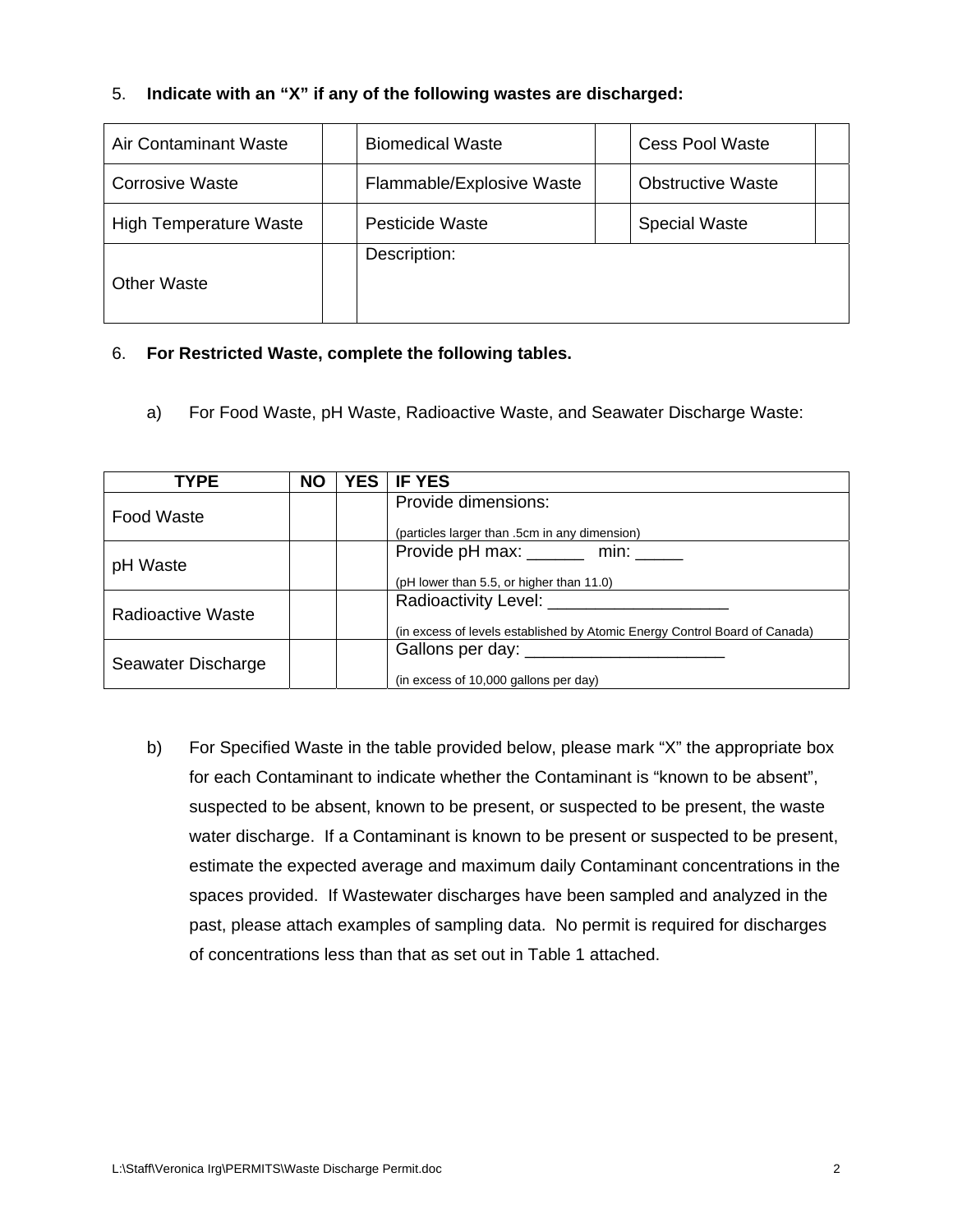| <b>Contaminant</b>                     | <b>Known</b><br>absent | <b>Suspected</b><br>absent | <b>Known</b><br>present | <b>Suspected</b><br>present | Average<br>expected<br><b>Concentration</b><br>mg/L (ppm) | <b>Maximum</b><br>expected<br>concentration<br>mg/L (ppm) |
|----------------------------------------|------------------------|----------------------------|-------------------------|-----------------------------|-----------------------------------------------------------|-----------------------------------------------------------|
| <b>ORGANIC</b>                         | N/A                    | N/A                        | N/A                     | N/A                         | N/A                                                       | N/A                                                       |
| <b>Benzene</b>                         |                        |                            |                         |                             |                                                           |                                                           |
| Chlorinated<br>Phenols                 |                        |                            |                         |                             |                                                           |                                                           |
| <b>Ethyl Benzene</b>                   |                        |                            |                         |                             |                                                           |                                                           |
| Petroleum<br>Hydrocarbons              |                        |                            |                         |                             |                                                           |                                                           |
| Phenols                                |                        |                            |                         |                             |                                                           |                                                           |
| Polycyclic<br>Aromatic<br>Hydrocarbons |                        |                            |                         |                             |                                                           |                                                           |
| Toluene                                |                        |                            |                         |                             |                                                           |                                                           |
| Xylene                                 |                        |                            |                         |                             |                                                           |                                                           |
| <b>CONVENTIONAL</b>                    | N/A                    | N/A                        | N/A                     | N/A                         | N/A                                                       | N/A                                                       |
| Biochemical<br>Oxygen Demand           |                        |                            |                         |                             |                                                           |                                                           |
| Chemical Oxygen<br>Demand              |                        |                            |                         |                             |                                                           |                                                           |
| Oil and Grease                         |                        |                            |                         |                             |                                                           |                                                           |
| Suspended<br><b>Solids</b>             |                        |                            |                         |                             |                                                           |                                                           |
| <b>INORGANIC</b>                       | N/A                    | N/A                        | N/A                     | N/A                         | N/A                                                       | N/A                                                       |
| Aluminum                               |                        |                            |                         |                             |                                                           |                                                           |
| Arsenic                                |                        |                            |                         |                             |                                                           |                                                           |
| <b>Boron</b>                           |                        |                            |                         |                             |                                                           |                                                           |
| Cadmium                                |                        |                            |                         |                             |                                                           |                                                           |
| Chromium                               |                        |                            |                         |                             |                                                           |                                                           |
| Cobalt                                 |                        |                            |                         |                             |                                                           |                                                           |
| Copper                                 |                        |                            |                         |                             |                                                           |                                                           |
| Cyanide                                |                        |                            |                         |                             |                                                           |                                                           |
| Iron                                   |                        |                            |                         |                             |                                                           |                                                           |
| Lead                                   |                        |                            |                         |                             |                                                           |                                                           |
| Manganese                              |                        |                            |                         |                             |                                                           |                                                           |
| Mercury                                |                        |                            |                         |                             |                                                           |                                                           |
| Molybdenum                             |                        |                            |                         |                             |                                                           |                                                           |
| Nickel                                 |                        |                            |                         |                             |                                                           |                                                           |
| Silver                                 |                        |                            |                         |                             |                                                           |                                                           |
| Sulphate                               |                        |                            |                         |                             |                                                           |                                                           |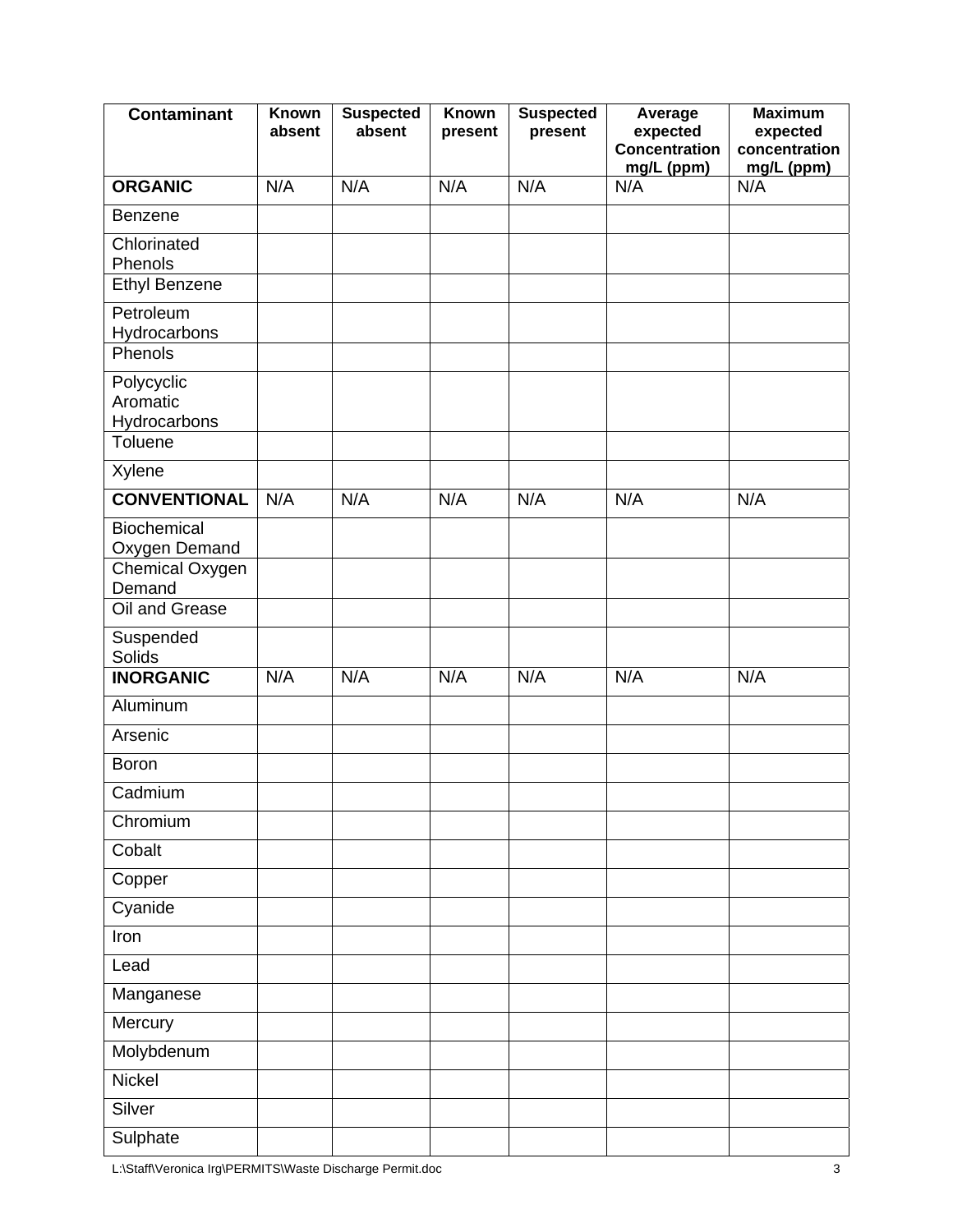| <b>Contaminant</b> | <b>Known</b><br>absent | <b>Suspected</b><br>absent | Known<br>present | <b>Suspected</b><br>present | Average<br>expected<br><b>Concentration</b><br>mg/L (ppm) | <b>Maximum</b><br>expected<br>concentration<br>mg/L (ppm) |
|--------------------|------------------------|----------------------------|------------------|-----------------------------|-----------------------------------------------------------|-----------------------------------------------------------|
| Sulphide           |                        |                            |                  |                             |                                                           |                                                           |
| Tin                |                        |                            |                  |                             |                                                           |                                                           |
| Zinc               |                        |                            |                  |                             |                                                           |                                                           |
| Other              |                        |                            |                  |                             |                                                           |                                                           |
|                    |                        |                            |                  |                             |                                                           |                                                           |
|                    |                        |                            |                  |                             |                                                           |                                                           |

7. **Locations of connections to Sanitary Sewer** (ie 5.0 m north of east PL)

 Domestic \_\_\_\_\_\_\_\_\_\_\_\_\_\_\_\_\_\_\_\_\_\_\_\_\_\_\_\_\_\_\_\_\_\_\_\_\_\_\_\_\_\_\_\_\_\_ Non Domestic \_\_\_\_\_\_\_\_\_\_\_\_\_\_\_\_\_\_\_\_\_\_\_\_\_\_\_\_\_\_\_\_\_\_\_\_\_\_\_\_\_\_ Combined Have the connections been dye tested?

- 8. **Location of connection to Stormwater** \_\_\_\_\_\_\_\_\_\_\_\_\_\_\_\_\_\_\_\_\_\_\_\_\_\_\_\_\_\_\_
- 9. a) **Describe the source(s) of the Wastewater** (ie. Galvanizing line rinse tank)
	- b) Description of treatment processes prior to discharge to sanitary Sewer (ie. Oil/water separators, grease traps, filters, electrolytic precipitators, reverse osmosis units, ion exchange units, neutralization facilities, other pretreatment Works):

 $\overline{\phantom{a}}$  , and the contribution of the contribution of the contribution of the contribution of the contribution of the contribution of the contribution of the contribution of the contribution of the contribution of the  $\overline{\phantom{a}}$  , and the contribution of the contribution of the contribution of the contribution of the contribution of the contribution of the contribution of the contribution of the contribution of the contribution of the

 $\overline{\phantom{a}}$  , and the contribution of the contribution of the contribution of the contribution of the contribution of  $\overline{\phantom{a}}$  $\overline{\phantom{a}}$  , and the contribution of the contribution of the contribution of the contribution of the contribution of the contribution of the contribution of the contribution of the contribution of the contribution of the

 $\overline{\phantom{a}}$  , and the contribution of the contribution of the contribution of the contribution of the contribution of the contribution of the contribution of the contribution of the contribution of the contribution of the  $\overline{\phantom{a}}$  , and the contribution of the contribution of the contribution of the contribution of the contribution of the contribution of the contribution of the contribution of the contribution of the contribution of the

c) Describe technical inability to meet the discharge requirements:

10. **Attach a site plan showing the layout of the building and discharge points.**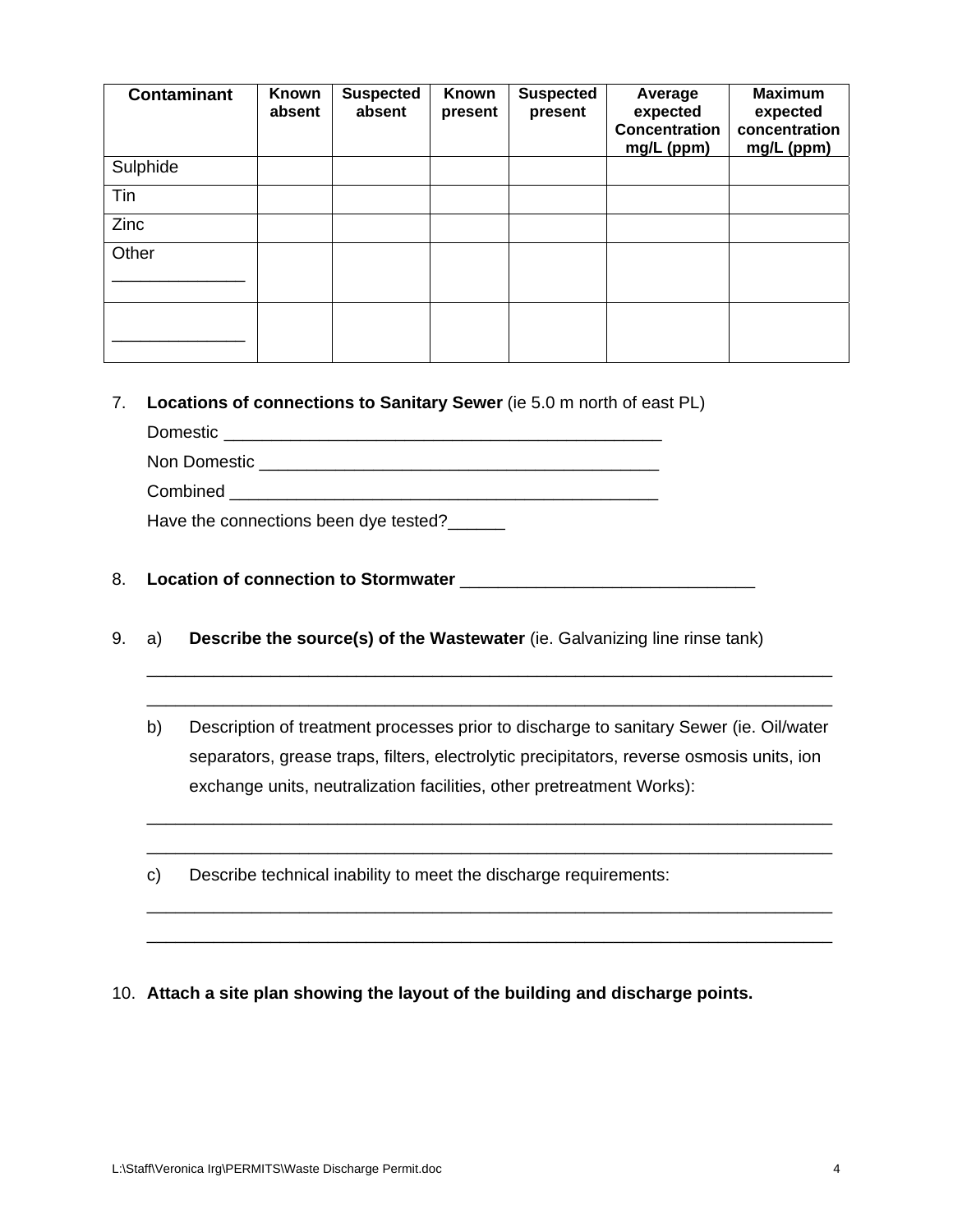## 11. **Declaration:**

 $\overline{\Gamma}$ 

| <u> 1980 - John Stein, Amerikaansk politiker (* 1901)</u><br>form is located to the best of my knowledge. | _, declare that the information given on this application |
|-----------------------------------------------------------------------------------------------------------|-----------------------------------------------------------|
| (Date)                                                                                                    | (Signature of Applicant)                                  |
| (Title)                                                                                                   | (Name of signatory)                                       |
| (Phone)                                                                                                   | (Fax)                                                     |
|                                                                                                           |                                                           |

APPROVED BY: \_\_\_\_\_\_\_\_\_\_\_\_\_\_\_\_\_\_\_\_\_\_\_\_\_\_\_\_\_\_ \_\_\_\_\_\_\_\_\_\_\_\_\_\_\_\_\_\_\_\_\_\_\_

(City Engineer) (Date)

SEE TERMS AND CONDITIONS, IF ANY, ATTACHED.